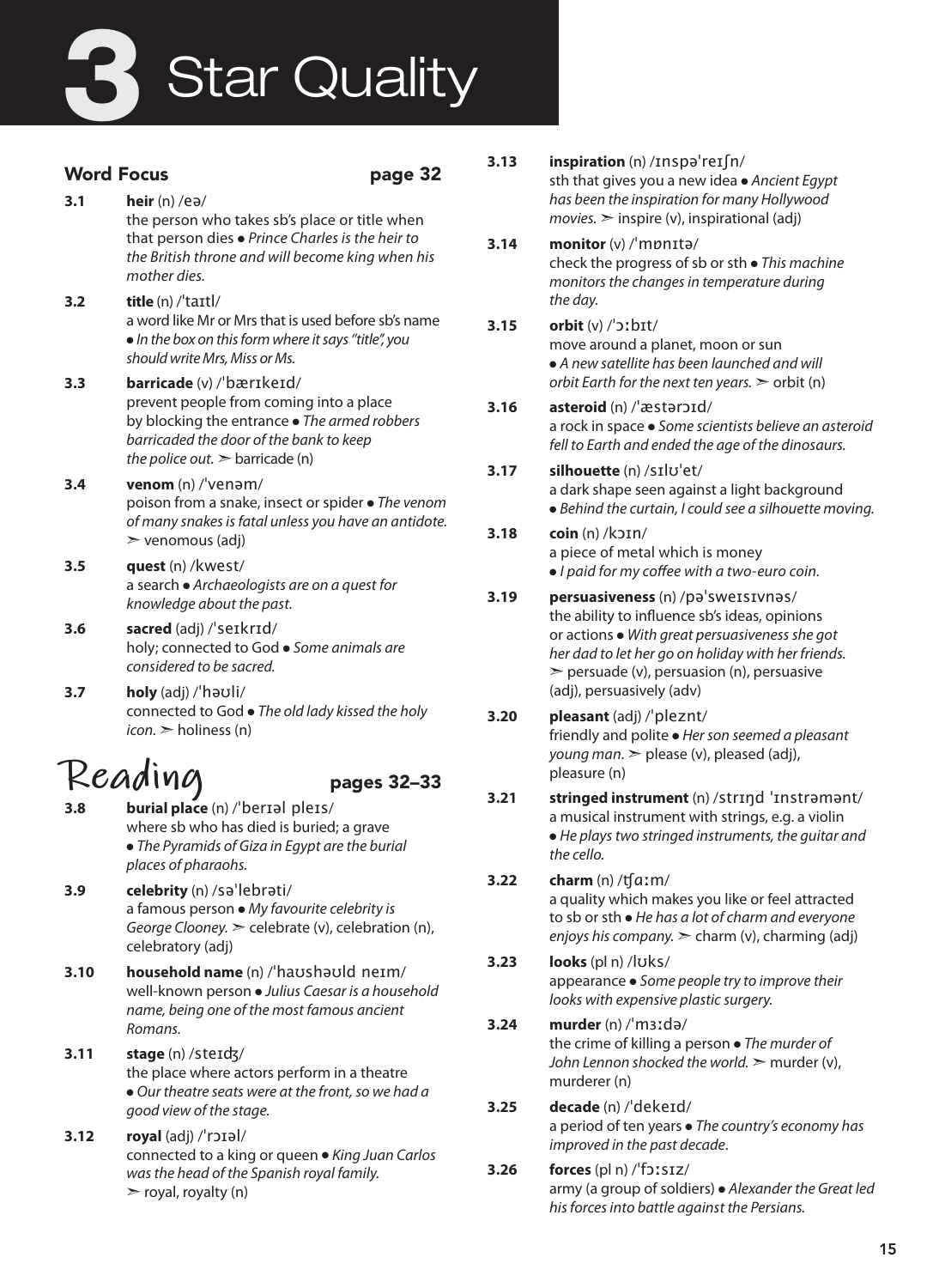- **3.27 defeat** (v) /dɪˈfiːt/ beat ● *The Allies defeated the Germans in both world wars of the twentieth century.*  $\ge$  defeat (n)
- **3.28 mausoleum** (n) /mɔːzəˈliːəm/ a building where the members of a rich family are buried ● *The dead king was placed in the mausoleum with his ancestors.*
- **3.29 commit suicide** (expr) /kəˈmɪt ˈsuːɪsaɪd/ kill yourself ● *It is said that Marilyn Monroe committed suicide. However, some people think she didn't actually kill herself, but was murdered.*
- **3.30 bury** (v) /ˈberi/ put sb who has died in a grave ● *When she died, her family buried her next to her husband.*  $\triangleright$  burial (n)
- **3.31 location** (n) /ləʊˈkeɪʃn/ the place where sth is situated ● *I would love to discover the location of the tomb of Alexander the Great.* ➣ locate (v)
- **3.32 grave** (n) /greɪv/ the place where a dead person is buried ● *We placed flowers on the grave and said our goodbyes to Grandma.*
- **3.33 remain** (v) /rɪˈmeɪn/ continue to be sth ● *The situation remains unchanged*.
- **3.34 ancestor** (n) /ˈænsestə/ a member of your family who lived a long time ago ● *Queen Victoria was the ancestor of Queen Elizabeth II.*
- **3.35 site** (n) /saɪt/ a place where something important happened ● *The Pyramids are one of the most well-known archaeological sites in the world.*
- **3.36 earthquake** (n) /ˈɜːθkweɪk/ shaking of the ground ● *The earthquake shook our flat and all my books fell off the shelf.*
- **3.37 tidal wave** (n) /ˈtaɪdl weɪv/ a very large wave often caused by an earthquake at sea; a tsunami ● *An earthquake and tidal wave hit Japan in 2011.*
- **3.38 rising seas** (pl n) /ˈraɪsɪŋ siːz/ ocean levels which are going up ● *Rising seas could lead to flooding in many coastal cities.*
- **3.39 man-made** (adj) /ˈmæn-meɪd/ caused by people ● *Pollution is a man-made problem caused partly by the burning of fossil fuels.*
- **3.40 excavation** (n) /ekskəˈveɪʃn/ digging for antiquities ● *In 1922, an excavation in Egypt revealed the tomb of the Pharoah Tutankhamun.* ➣ excavate (v)
- **3.41 fail (to)** (v) /feɪl (tə)/ be unsuccessful when you try to do sth ● *They failed to come up with a better plan*.  $\triangleright$  failure (n)  $\otimes$  Opp: succeed (in)
- **3.42 tomb** (n) /tuːm/ a large grave ● *The tomb of Philip II was excavated by Manolis Andronikos.*
- **3.43 put forward** (phr v) /pʊt ˈfɔːwʊd/ suggest for discussion ● *The student put forward the idea that a field trip to the site would be interesting.*
- **3.44 lecturer** (n) /ˈlekʧərə/ a teacher at a university ● *Professor Stems is a university lecturer in biology*. ➣ lecture (v, n)
- **3.45 antiquities** (n) /ænˈtɪkwətiːz/ objects from ancient times ● *The museum has an amazing collection of Greek antiquities*. ➣ antique (n, adj)
- **3.46 access** (n) /ˈækses/ the right or ability to enter a place ● *The only access to the tomb is down this ladder and through that tunnel.*  $\geq$  access (v), accessible (adj)
- **3.47 mention** (v) /ˈmenʃn/ talk about ● *The lecturer mentioned that we should go to the library for more information.*
- **3.48 in advance** (expr) /ɪn ədˈvɑːns/ before something happens ● *We booked tickets for the concert a month in advance*.
- **3.49 convinced** (adj) /kənˈvɪnst/ feeling certain that sth is true ● *The archaeologist was convinced that there were more tombs in the area.*  $\ge$  convince (v), convincing (adj)
- **3.50 lie** (v) /laɪ/ be located in a particular place ● *Epidavros lies to the south of Corinth*.
- **3.51 alongside** (prep) /əˌlɒŋˈsaɪd/ next to ● *You can park your car alongside ours*.
- **3.52 victorious** (adj) /vɪkˈtɔːriəs/ having won ● *The victorious forces marched through the streets of the city they had taken.*  $\triangleright$  victory, victor (n)
- **3.53 enemy** (n) /ˈenəmi/ sb who is against you ● *France and Germany were enemies during World War II.*
- **3.54 (the) press** (n) /(ðə) pres/ newspapers and magazines ● *She said she'd go to the press with her story unless they gave her money*.

### People

celebrity heir household name ancestor

### Archaeology

| burial place | site       | tomb |
|--------------|------------|------|
| coin         | excavation |      |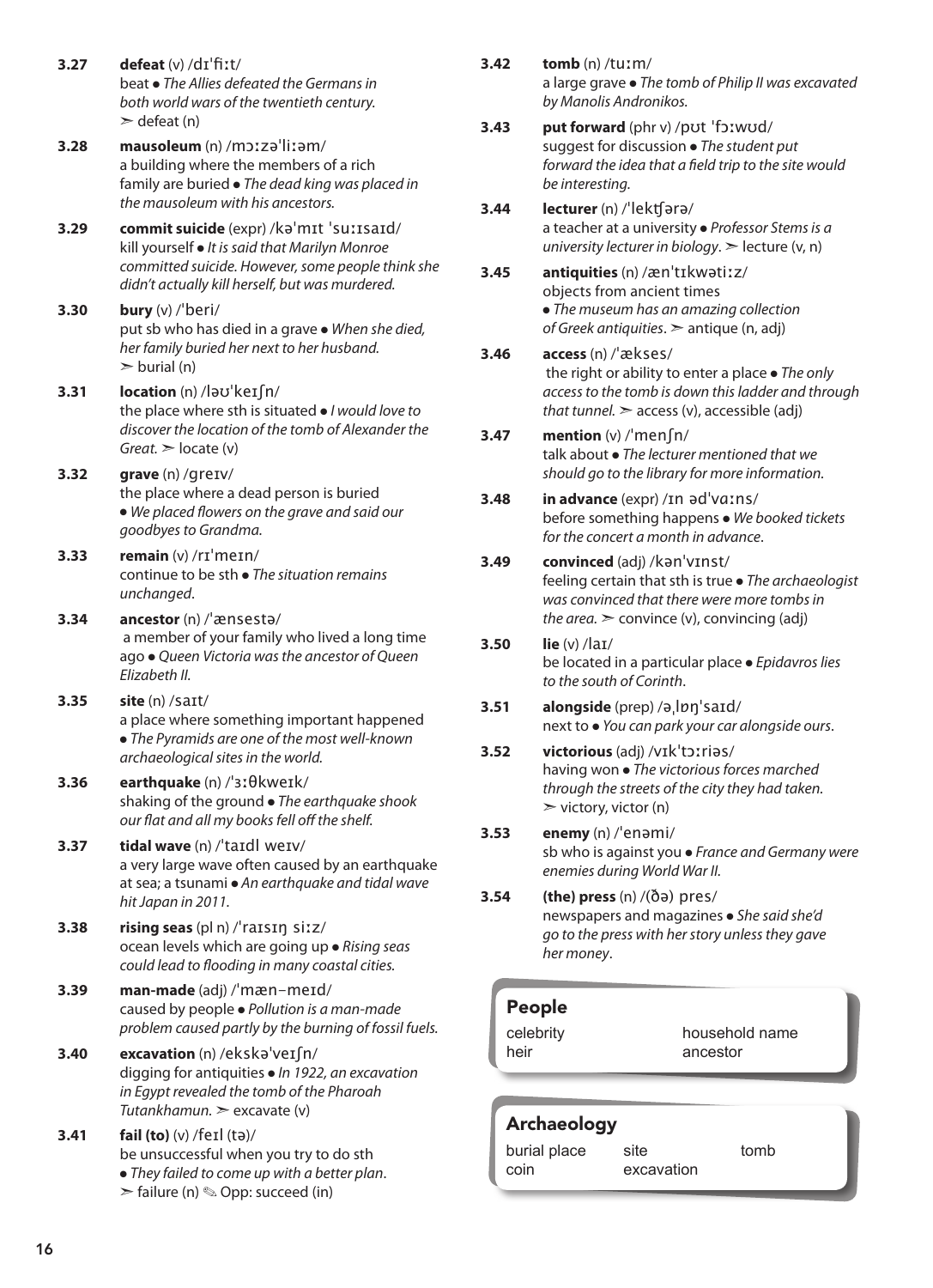# **Vocabulary** page 34<br>3.55 accomplishment (n) /ə'kʌmplɪfmənt/

- **3.55 accomplishment** (n) /əˈkʌmplɪʃmənt/ sth that is successful; sth that is achieved after a lot of work ● *Winning an Oscar is an accomplishment for filmmakers*. ➣ accomplish (v), accomplished (adj)
- **3.56 effort** (n) /ˈefət/ trying hard ● *John made an effort to be nice even though he didn't want to be at the social event.*  $\geq$  effortless (adj)
- **3.57 victory** (n) /ˈvɪktəri/ winning; success in a war ● *The winning forces celebrated their victory with a parade.* ➣ victor (n), victorious (adj)
- **3.58 chatter** (n) /ˈʧætə/ talk ● *The teacher asked us to stop our chatter and pay attention.*  $\geq$  chatter (v)
- **3.59 gossip** (n) /ˈgɒsɪp/ talk about other people's lives ● *There is lots of gossip about famous people on morning TV shows.*  $\ge$  gossip (v)
- **3.60 rumour** (n) /ˈruːmə(r)/ sth a lot of people are talking about that may not be true ● *I heard a rumour that he is leaving the team*.
- **3.61 massive** (adj) /ˈmæsɪv/ enormous; huge ● *Elvis Presley was a massive star.* ➣ mass (n), massively (adj)
- **3.62 hit** (n) /hɪt/ success ● *My favourite band is Depeche Mode; they've had loads of hits over the years*.
- **3.63 figure** (n) /ˈfɪɡə(r)/ sb who is important or famous in some way ● *J.F. Kennedy was one of the most important political figures of his time*.
- **3.64 influential** (adj) /ɪnflʊˈenʃl/ having an influence on people ● *The Dalai Lama is an influential figure who many people respect.* ➣ influence (v, n)
- **3.65 marked** (adj) /mɑːkt/ noticeable ● *You have shown a marked improvement in your school work.*
- **3.66 notorious** (adj) /nəʊˈtɔːrɪəs/ famous for a bad reason ● *George Karagounis is notorious for falling over in every match.*  $\triangleright$  notoriety (n)
- **3.67 gifted** (adj) /ˈgɪftɪd/ naturally talented ● *Manos Hatzidakis was a gifted composer who wrote many beautiful pieces of music.*  $\ge$  qift (n)
- **3.68 qualified** (adj) /ˈkwɒlɪfaɪd/ having passed the necessary exams; having the necessary experience ● *He is a qualified history teacher with a degree from Athens University.*  $\ge$  qualify (v), qualifications (pl n) ✎ Opp: unqualified

**3.69 accomplished** (adj) /əˈkʌmplɪʃt/ talented ● *Thanassis Vegos was an accomplished actor and comedian*. ➣ accomplish (v), accomplishment (n)

#### **3.70 guarantee** (v) /gærənˈtiː/

promise sth ● *With Jose Mourinho as coach, I guarantee that the team will win the championship.*   $\ge$  quarantee (n)

- **3.71 sponsor** (v) /ˈspɒnsə/ support financially in order to get publicity ● *Vodafone sponsors the football team*
- **3.72 match-fixing** (n) /mætʃ ˈfɪksɪŋ/ arranging the result of a match before it takes place, usually to make money from betting ● *People were shocked to learn about match-fixing in football*.

*Olympiakos*. ➣ sponsor, sponsorship (n)

### **3.73 disgrace** (n) /dɪsˈgreɪs/

a disrespectful or shameful action that brings strong disapproval ● *The terrible behaviour of the football fans was a disgrace.*  $\geq$  disgrace (v), disgraceful (adj) ✎ Also: to be in disgrace

### **3.74 scandal** (n) /ˈskændl/

a shocking event ● *Why do so many politicians become involved in scandals and yet few of them go to prison?* ➣ scandalise (v), scandalous (adj)

### **3.75 have stars in one's eyes** (expr)

/hæv stɑːz ɪn wʌnz aɪz/ dream of being famous ● *She's got stars in her eyes and dreams of winning Greek Idol.* 

#### **3.76 publicity** (n) /pʌbˈlɪsəti/ attention from the public ● *Many stars appear on talk shows to get publicity for their new films.*

#### **3.77 PR** (abbreviation) /piː ɑː/ public relations; explaining to the public what an organisation does so that they will approve of it ● *Ronald deals with the celebrity's PR* and talks to the press for him.

- **3.78 social networking** (n) /ˈsəʊʃl ˈnetwɜːkɪŋ/ socialising with people online ● *Social networking is a way of keeping in touch with all your friends.*
- **3.79 release** (v) /rɪˈliːs/ make sth available for people to buy or see ● *The band have just released their new CD*.  $\ge$  release (n)
- **3.80 supporter** (n) /səˈpɔːtə(r)/ sb who likes a particular sports team or political party ● *Thousands of Liverpool supporters watched the final*. ➣ support (v, n)
- **3.81 fan** (n) /fæn/ a supporter; an admirer ● *She's a fan of Madam Lala and has all her CDs*.
- **3.82 account** (n) /əˈkaʊnt/ a regular online service ● *I don't have a Facebook account because I don't want to be like everyone else.*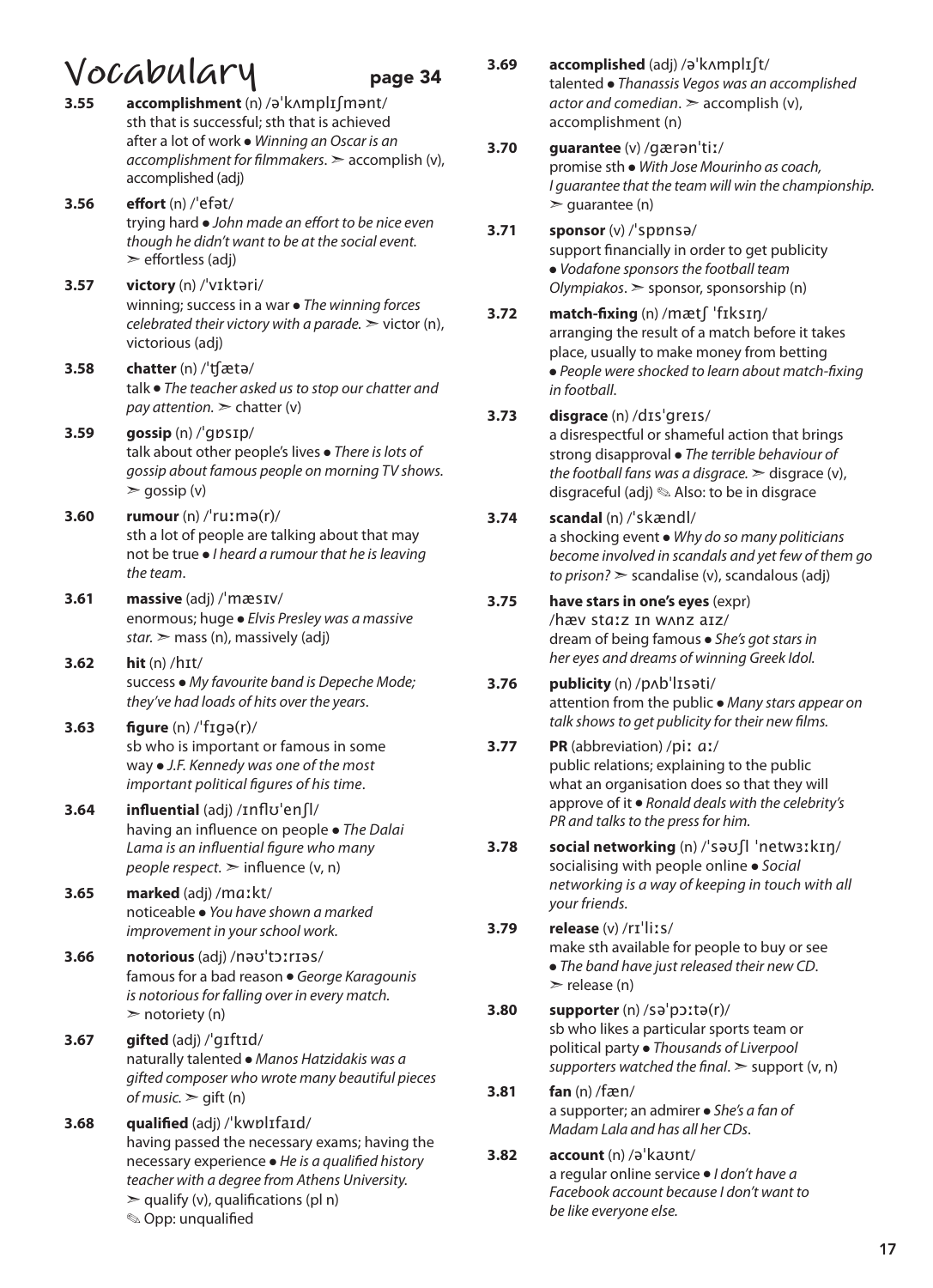- **3.83 comment** (n) /ˈkɒment/ sth you say; a remark ● *The prime minister made a comment about the debt crisis on his blog.*  $\geq$  comment (v)
- **3.84 privacy** (n) /ˈprɪvəsi/ when you are alone and other people cannot see or hear you ● *The problem with being*  famous is that you rarely get any privacy.  $\triangleright$  private (adi)
- **3.85 in the public eye** (expr) /ɪn ðə ˈpʌblɪk aɪ/ receiving a lot of attention in newspapers, on TV, etc. ● *As the President's wife, she is constantly in the public eye*.
- **3.86 reveal** (v) /rɪˈviːl/ make people aware of sth ● *The newspaper revealed the star's secret.* > revelation (n)
- **3.87 highly** (adv) /ˈhaɪli/ very ● *Dolphins are highly intelligent animals*.
- **3.88 guard** (v) /ɡɑːd/ keep sb or sth safe from other people or danger ● *The house was guarded by a large dog*.  $\ge$  guard (n)

### Adjectives to describe people

accomplished gifted influential notorious qualified

### **Grammar** page 35

**3.89 review** (n) /rɪˈvjuː/ a report in the media giving an opinion of

a book, film, etc ● *The reviews for Joanne Harris' new book are mixed, but the Guardian recommends it.* ➣ review (v), reviewer (n)

- **3.90 contestant** (n) /kənˈtestənt/ sb who takes part in a competition ● *The contestant who won received 5,000 euros.*
- $\ge$  contest (n) **3.91 go around** (phr v) /gəʊ əˈraʊnd/
- circulate *There's a rumour going around that the famous couple is splitting up.*
- **3.92 stadium** (n) /ˈsteɪdɪəm/ a building for sports with a playing field surrounded by many seats ● *We watched the athletics at the Olympic stadium.*
- **3.93 start out** (phr v) /stɑːt aʊt/ begin ● *He started out as a mechanic, but ended up as a Formula 1 driver.*
- **3.94 land** (n) /lænd/ a country or region ● *People say that America is the land of freedom*.
- **3.95 aviator** (n) /ˈeɪvieɪtə/ a pilot ● *Amelia Earhart was the first woman aviator to fly solo across the Atlantic.* ➣ aviation (n)
- **3.96 explorer** (n) /ɪkˈsplɔːrə/ sb who travels to new places to find out about them ● *Dutch explorers were the first Europeans to*
- $\geq$  explore (v), exploration (n) **3.97 amateur** (adj) /ˈæmətə/ doing an activity for pleasure, not as a job ● *He is an amateur photographer but hopes to become professional one day.* ➣ amateur (n)

*discover Australia and they named it New Holland.*

- **3.98 parachute** (n) /ˈpærəʃuːt/ a large piece of cloth which allows you to float to the ground from a plane ● *He made his first parachute jump from a plane when he was twenty.*  $\geq$  parachute (v), parachutist (n)
- **3.99 cosmonaut** (n) /ˈkɒsmənɔːt/ an astronaut from the former Soviet Union ● *Yuri Gagarin was the first cosmonaut to go into space.*
- **3.100 spacecraft** (n) /ˈspeɪskrɑːft/ a vehicle designed to travel in space

● *The Americans sent the first spacecraft to the moon in 1969.*

### **3.101 launch** (v) /lɔːnʧ/

send a spacecraft into the sky or into space ● *Spacecraft need tons of fuel to be launched into*   $space.$   $\ge$  launch (n)

### **3.102 mission** (n) /ˈmɪʃn/

an important job that involves travelling somewhere ● *The astronaut's mission was to repair part of the space station.*

#### More people

agent aviator contestant cosmonaut enemy

explorer fan lecturer warlord

### Listening page 36

- **3.103 royalty** (n) /rɔɪəlti/ kings, queens and their families ● *The event was attended by royalty and politicians*. ➣ royal (adj)
- **3.104 fixed** (adj) /fɪkst/ not changing ● *She has fixed ideas about how children should be brought up*.
- **3.105 entertainment** (n) /entəˈteɪnmənt/ performances that give people pleasure ● *That film was great entertainment.* ➣ entertain (v), entertainer (n), entertaining (adj)
- **3.106 industry** (n) /ˈɪndəstri/ the companies and people involved in producing a particular type of thing or providing a particular service ● *The tourist industry is important to the country's economy*. ➣ industrial (adj)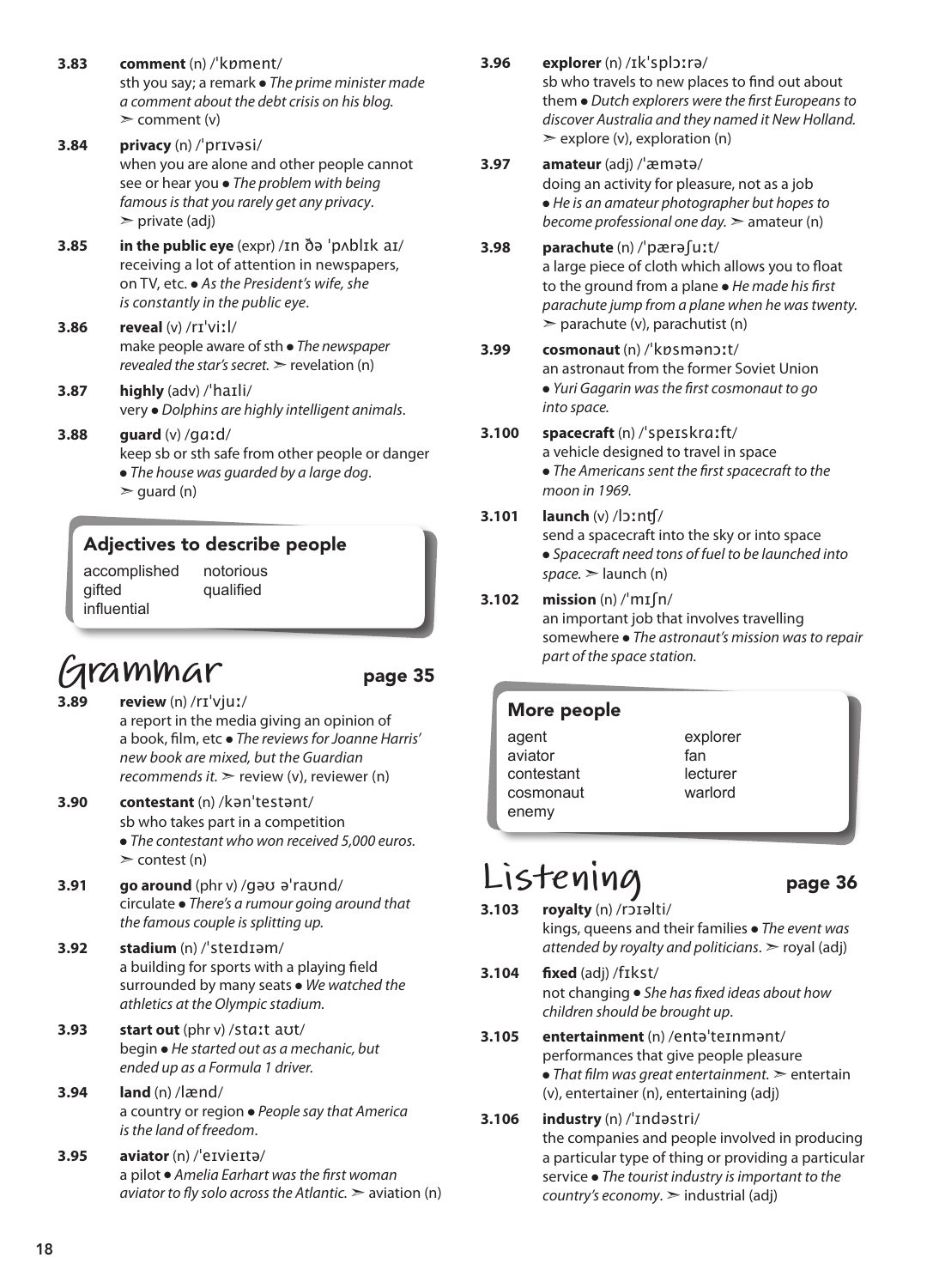- **3.107 live up to** (expr) /lɪv ʌp tuː/ be as good as sb hopes ● *I expected a great film, but the last Harry Potter movie didn't live up to my expectations.*
- **3.108 resemble** (n) /rɪˈzembl/ look like sb or sth ● *Mandy resembles her mother*.  $\ge$  resemblance (n)

### Speaking page 37

**3.109 have in common** (expr) /həv ɪn ˈkɒmən/ have the same interests as sb; be like sb in a certain way ● *I like spending time with her – we have a lot in common*.

### **Grammar** page 38

- 
- **3.110 vanish without a trace** (expr) /ˈvænɪʃ wɪˈðaʊt ə treɪs/disappear suddenly without leaving any sign ● *Many ships have vanished without a trace in the Bermuda Triangle*.
- **3.111 break in** (phr v) / breɪk ɪn/ enter a place by force, usually in order to steal sth ● *Somebody broke into my office and stole my laptop*. ➣ break-in (n)
- **3.112 regret** (v) /rɪˈɡret/ feel sorry about sth you did or did not do ● *I don't regret what I said to him, so I'm not going to apologise*. ➣ regret (n), regretful (adj)
- **3.113 remove** (v) /rɪˈmuːv/ take off (e.g. clothes, glasses) ● *Please remove your shoes before you enter.*  $\ge$  removal (n)
- **3.114 audition** (v) /ɔːˈdɪʃn/ give a short performance so that sb can judge if you are good enough to act in a play, sing in a concert etc ● *You will have to audition for the role.* ➣ audition (n)
- **3.115 lamp post** (n) /læmp pəʊst/ a tall pole that supports a light over a public area ● *The street lights on the lamp posts light up after dark.*

### **Use your English** page 39

- **3.116 come in for** (phr v) /kʌm ɪn fɔː/ receive ● *People didn't like his latest film and it came in for a lot of criticism*.
- **3.117 look down on** (phr v) /lʊk daʊn ɒn/ have a low opinion of ● *Dad looks down on pop musicians, but I really admire them.*
- **3.118 circulate** (v) /ˈsɜːkjʊleɪt/ go around ● *News of the scandal circulated fast as soon as the press got hold of it.*
- **3.119 trend** (n) /trend/ the way sth is changing or developing ● *There's a trend towards more violent computer games*. ➣ trendy (adj)
- **3.120 meet expectations** (expr) /miːt ˌekspekˈteɪʃnz/ be as good as sb hopes ● *The film met my expectations and I enjoyed it as much as I thought I would.*
- **3.121 criticism** (n) /ˈkrɪtɪsɪzm/ disapproval; judgement ● *The documentary about the Greek Revolution of 1821 received a lot of criticism.* ➣ criticise (v), critic (n), critical (adj)
- **3.122 split up** (phr v) /splɪt ʌp/ separate ● *Many Hollywood couples split up; it seems the pressure of fame makes it hard to stay in a relationship.*

#### **3.123 in public** (expr) /ɪn ˈpʌblɪk/ If you do something in public, you do it where people can see you. ● *Michael Jackson sometimes wore masks when he went out in public.*

- **3.124 in private** (expr) /ɪn ˈpraɪvɪt/ If you do something in private, you do it where people cannot see you. ● *The star is much friendlier in private in the comfort of his own home.*
- **3.125 under pressure** (expr) /ˈʌndə ˈpreʃə/ feeling stressed ● *On the opening night of the play, the actors felt under pressure to perform well.*
- **3.126 at a price** (expr) /æt ə praɪs/ not for free ● *You lose your privacy when you become famous, which is why they say fame comes at a price.*
- **3.127 agent** (n) /ˈeɪʤənt/ sb who represents sb else and helps them find work ● *The first thing you must do is get an agent who will find acting work for you.*  ➣ *agency (n)*
- **3.128 on sb's behalf** (expr) /ɒn ˈsʌmbədɪz bɪˈhɑːf/ instead of sb ● *Martin can't be here tonight, so on his behalf I want to thank you for this award*.
- **3.129 press conference** (n) /pres ˈkɒnfərəns/ a meeting when an important person answers reporters' questions ● *The mayor held a press conference to announce the new plan*.
- **3.130 to one's astonishment** (expr) /tʊ wʌnz əˈstɒnɪʃmənt/ to sb's great surprise ● *To our astonishment, Rihanna walked into the shop.*
- **3.131 by all accounts** (expr) /baɪ ɑːl əˈkaʊnts/ according to a lot of people ● *By all accounts, he is an unpleasant man, but I will decide when I meet him.*
- **3.132 behind the scenes** (expr) /bɪˈhaɪnd ðə siːnz/ when nobody is looking ● *The actors seemed to get on well together, but behind the scenes they fought all the time.*
- **3.133 without a doubt** (expr) /wɪθˈaʊt ə daʊt/ for certain ● *Without a doubt, Martin Scorsese is a gifted director.* ✎ Also: doubtless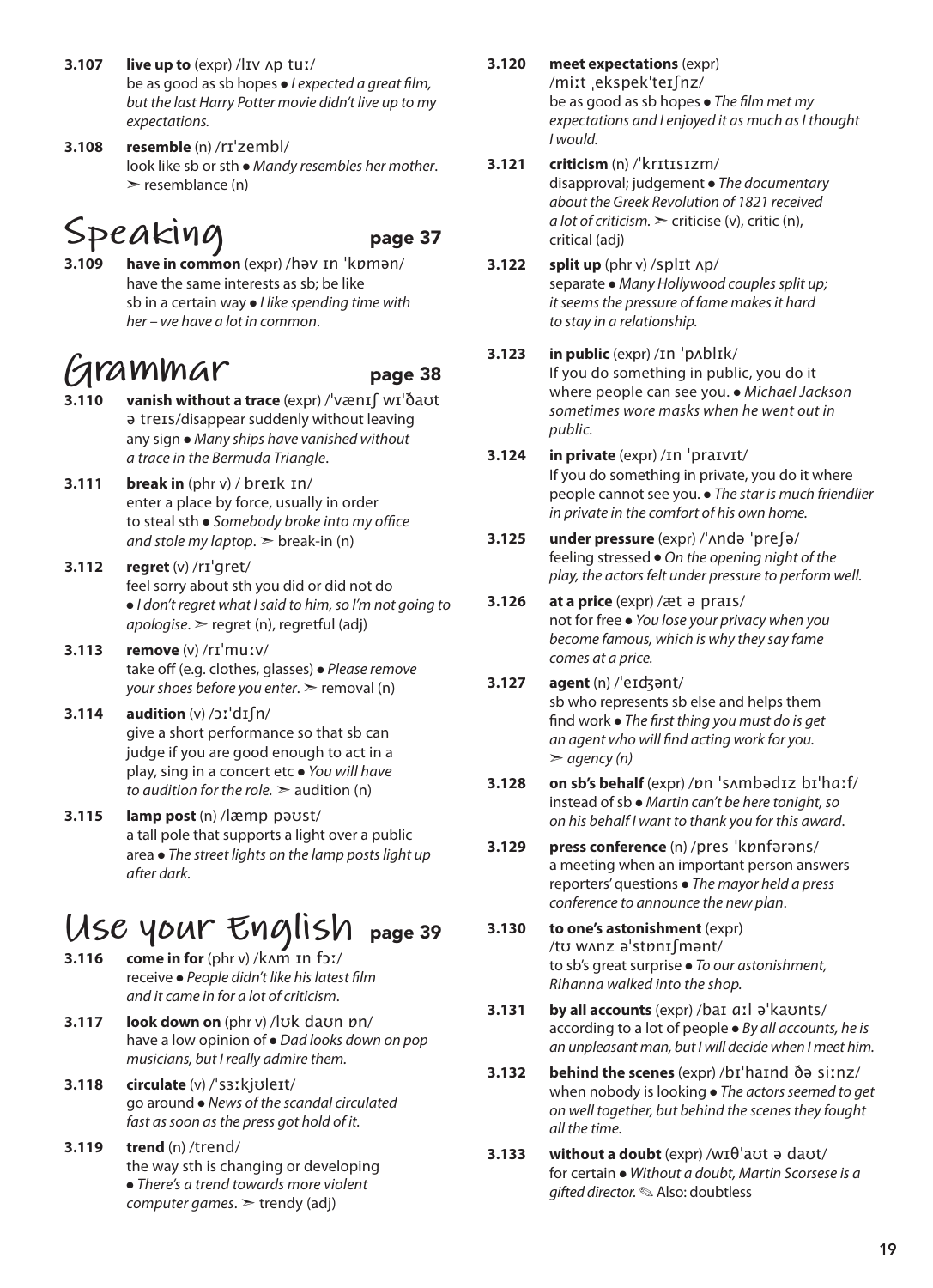### Phrasal verbs

come in for live up to look down on look forward to put forward

split up start out turn out turn to

### **Writing: a story** pages 40–41

- **3.134 shock** (n) /ʃɒk/ emotional upset ● *It was a shock to hear that the young actor had committed suicide.*  $\ge$  shock (v), shocking, shocked (adj)
- **3.135 rip** (v) /rɪp/ tear ● *She ripped the paper into tiny pieces.*  $\triangleright$  rip (n)
- **3.136 envelope** (n) /ˈenvələʊp/ a flat paper cover you put a letter in before you post it ● *Don't forget to write your address on the envelope*.
- **3.137 shake like a leaf** (expr) /ʃeɪk laɪk ə liːf/ tremble from excitement or fear ● *She was shaking like a leaf before she went on her first date.*
- **3.138 smile from ear to ear** (expr) /smaɪl frəm ɪə tʊ ɪə/ smile very happily ● *We smiled from ear to ear on hearing the good news*.
- **3.139 leap** (v) /liːp/ jump ● *My dog leapt into my arms and licked my*   $face.$   $\ge$  leap (n)
- **3.140 couch** (n) /kaʊtʃ/ a long seat for two or more people ● *She fell asleep on the couch*. ✎ Syn: sofa
- **3.141 stunned** (adj) /stʌnd/ really shocked ● *They were stunned when they realised they had won the lottery.*  $>$  stun (v)
- **3.142 warmly** (adv) /wɔːmli/ in a friendly way ● *She smiled at us warmly*.  $\triangleright$  warm (adj), warmth (n)
- **3.143 desperately** (adv) /ˈdespərətli/ very much ● *Ella desperately wanted a child*.  $\geq$  desperate (adj), despair (n)
- **3.144 look forward to** (expr) /lʊk ˈ fɔːwʊd tuː/ be excited and happy about sth that is going to happen ● *Paula is looking forward to going to university.*
- **3.145 turn out** (phr v) /tɜːn aʊt/ end in a particular way ● *The day started out well, but turned out badly when he failed the audition.*
- **3.146 rude** (adj) /ruːd/ impolite ● *The rude man shut the door in my face.* ➣ rudeness (n), rudely (adv)
- **3.147 arrogant** (adj) /ˈærəgənt/ behaving in a proud, unpleasant way ● *That arrogant man thinks he is the best actor in Hollywood.* ➣ arrogance (n), arrogantly (adv)
- **3.148 bitterly** (adv) /ˈbɪtəli/ in a way which shows anger or disappointment ● *Dawn was bitterly disappointed when she didn't get the role.*  $\geq$  bitterness (n), bitter (adj)
- **3.149 at last** (expr) /ət lɑːst/ finally ● *I waited for weeks but at last the letter arrived.*
- **3.150 not long afterwards** (expr) /nɒt lɒŋ ˈɑːftəwʊds/ a little later ● *She arrived at four and, not long afterwards, they called her in for the audition.*
- **3.151 out of the blue** (expr) /aʊt əv ðə bluː/ unexpectedly ● *We hadn't heard from Jack for years and then, out of the blue, he sent an email.*
- **3.152 to make matters worse** (expr) / tə meɪk ˈmætəz wɜːs/ as if that wasn't enough ● *She couldn't see the stage and, to make matters worse, she had forgotten her glasses.*
- **3.153 nervous** (adj) /ˈnɜːvəs/ worried ● *He is always nervous before a date.*  $\geq$  nervousness (n), nervously (adv)
- **3.154 meanwhile** (adv) /miːnwaɪl/ while sth else is happening; in the time between two things happening ● *Ian was in his room studying. Meanwhile, his mum was preparing dinner*.
- **3.155 without warning** (expr) /wɪðˈaʊt ˈwɔːnɪŋ/ unexpectedly ● *It was a lovely day, but without warning it started to rain.*
- **3.156 unexpectedly** (adv) /ˌʌnɪkˈspektɪdli/ without warning ● *They arrived unexpectedly*.  $\geq$  expect (v), unexpected (adj)
- **3.157 eventually** (adv) /ɪˈventʃuəli/ at the end of a process or a long period of time ● *Eventually, he agreed to come*.

### **Video: Confucianism**  in China page 42

- **3.158 Confucianism** (n) /kənˈfjuːʃənɪzm/ Chinese ethical and moral philosophy based on the teachings of Confucius ● *He is studying the teachings of Confucianism.*
- **3.159 quote** (n) /kwəʊt/ words from a book, speech, etc. that you repeat because they are interesting or useful ● *The story begins with a quote from Shakespeare's'Macbeth'*. ➣ quote (v)